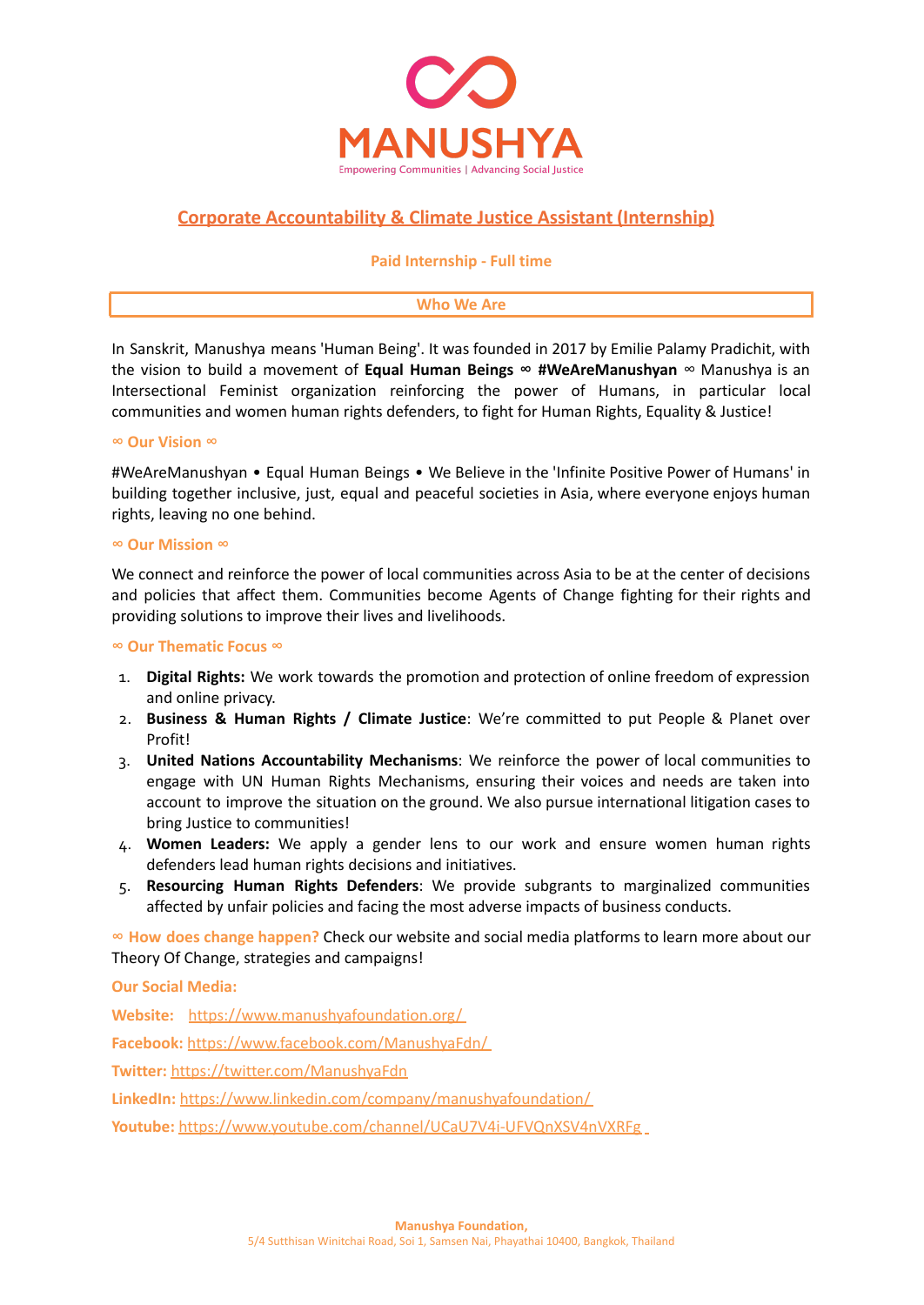You will be working with us as an intern for 6 months supporting the development of credible evidence at the grassroots level and producing research outputs that have the needs and experiences of local communities at their core. We are a small NGO, with the advantages and constraints attached. Every staff member plays an important role and carries responsibilities. Dedication is key as it greatly impacts the work of the organisation. It is, therefore, necessary to embrace the vision and goals of the organisation and fully commit to its success.

# 1) **Description of Duties & Responsibilities**

The Corporate Accountability & Climate Justice Assistant would be working remotely or would be based at the offices of Manushya Foundation, in Bangkok, Thailand (due to COVID-19, we are WFH but shall adopt a hybrid office-based strategy). The Corporate Accountability & Climate Justice Assistant would primarily support and be responsible for supporting the work of Manushya Foundationon Corporate Accountability and Climate Change portfolio:

- **Research:** Support the development of research outputs contributing to Manushya Foundation's thematic focus on business and human rights, women's rights and UN human rights mechanisms. In particular, contribute to the development of the shadow NAP-BHR Assessment.
- **Writing:** Write accurate, unbiased, comprehensive, and timely reports and other research documents that include policy recommendations intended to contribute to ending violations by businesses on human rights.
- **Advocacy:** Support Manushya Foundation's advocacy strategies at the national and international levels to lobby relevant government agencies and parliamentarians, United Nations instances, to ensure countries in ASEAN respect international human rights standards.
- **Campaigning & Comms:** Support Manushya Foundation's campaign strategies to seek justice for communities facing human rights violations. Support creation of social media and other outputs to increase the overall visibility of our work.
- **Admin support:** support the logistics and admin related to workshops and meetings, when required.
- Assist in any other relevant tasks as assigned by the supervisor.

### **2) Profile needed**

- Degree in international law, human rights, international development, or any related field;
- Interest in international human rights mechanisms and the United Nations system;
- Very good knowledge and understanding of the UN Guiding Principles on Business and Human Rights;
- Ability to develop accurate, compelling research outputs on business and human rights issues;
- Experience in legal/policy analysis;
- Ability to develop research aimed at a range of audiences;
- Strong analytical skills and dedication;
- Very good command of oral and written English;
- **●** Experience working on Corporate Accountability issues is a strong asset!
- Growth mindset, initiative-taking, and the ability to work in a multicultural environment;
- **●** Good command of SLACK and Click-up to foster good internal project management and communication is an advantage.